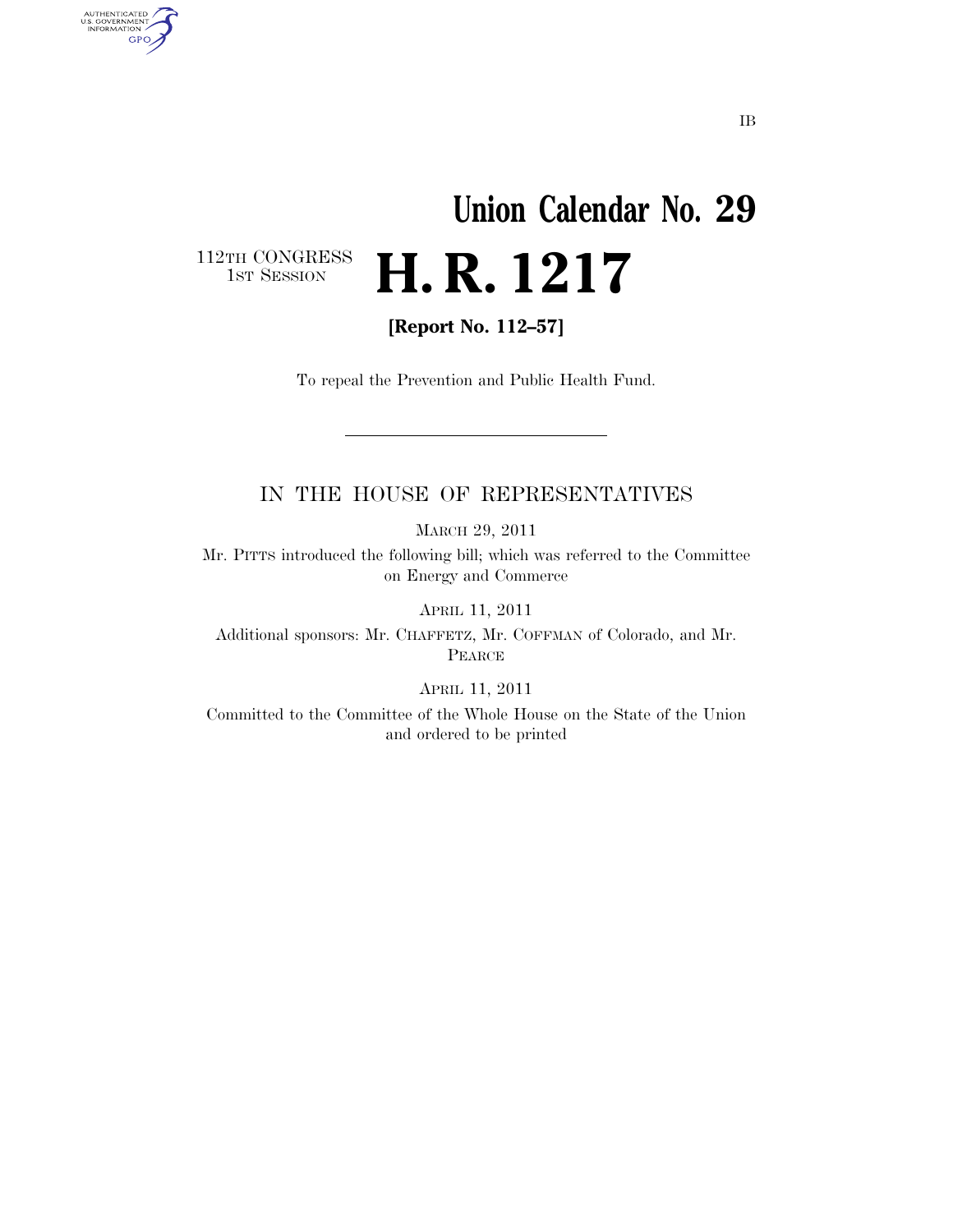## **A BILL**

To repeal the Prevention and Public Health Fund.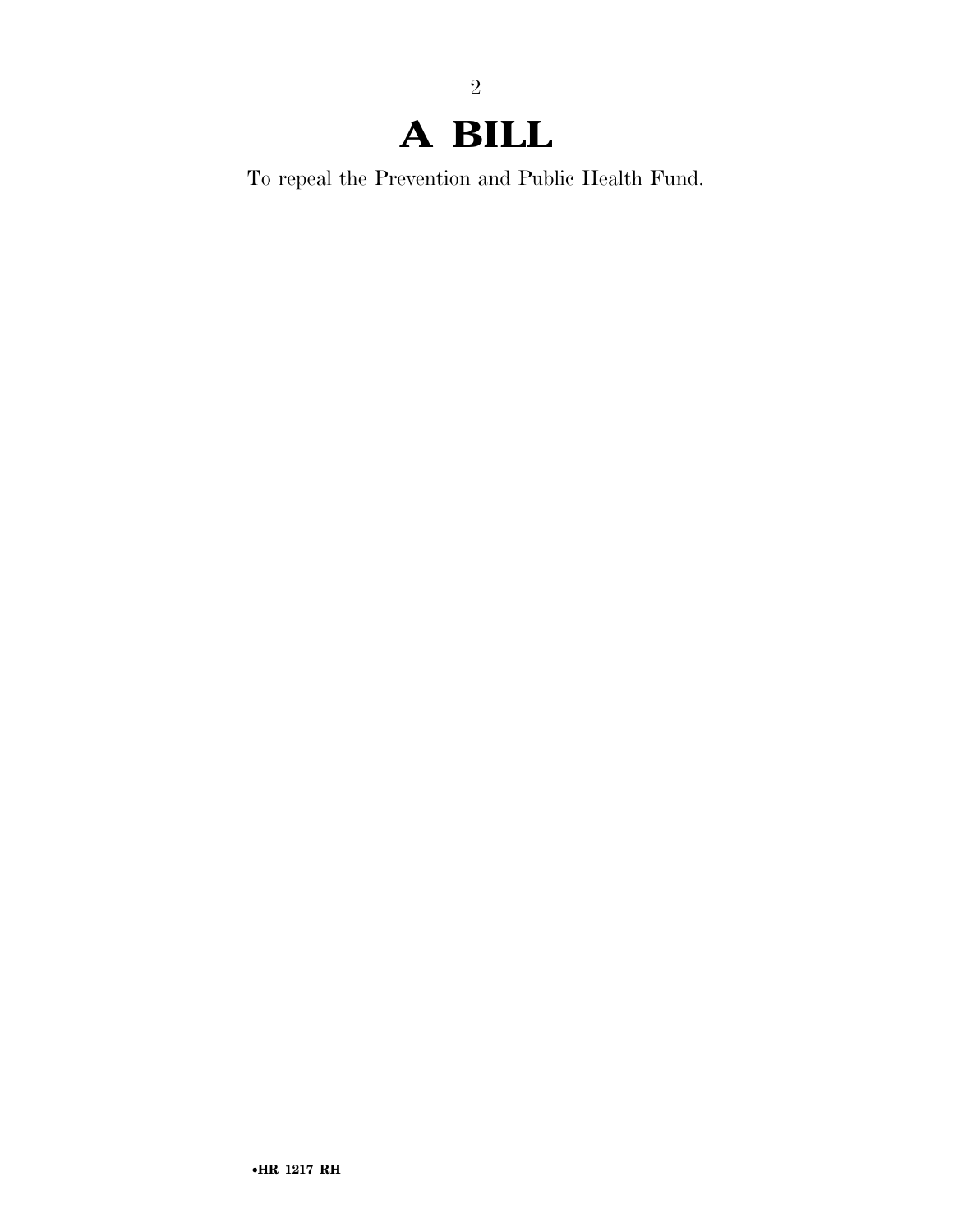*Be it enacted by the Senate and House of Representa- tives of the United States of America in Congress assembled,*  **SECTION 1. REPEALING PREVENTION AND PUBLIC HEALTH FUND.**  (a) IN GENERAL.—Section 4002 of the Patient Pro- tection and Affordable Care Act (42 U.S.C. 300u–11) is repealed. (b) RESCISSION OF UNOBLIGATED FUNDS.—Of the funds made available by such section 4002, the unobli-

gated balance is rescinded.